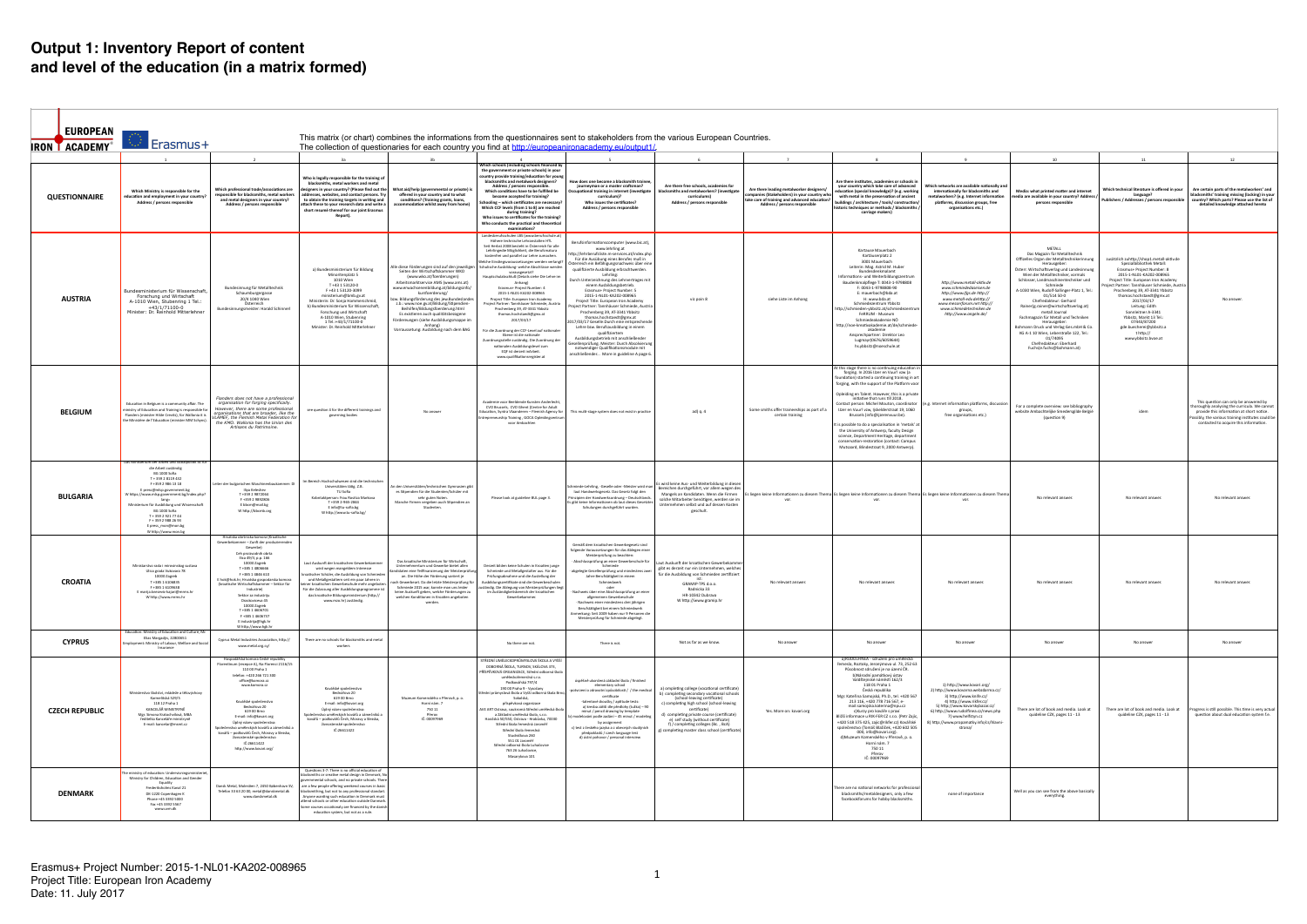|                  |                                                                                                                                                                                                                                                             |                                                                                                                                                                                                                                                                                                                                                                                                                                               |                                                                                                                                                                                                                                                                                                                                                                                                                                                                                                                                                                                                                                                |                                                                                                                                                                                                                                                                                                                             | University of Tartu Viljandi Culture Academy http://                                                                                                                                                                                                                                                                                                                                                                                                                                                                                                                                                                                                                                                                                                                                    |                                                                                                                                                                                                                                                                                                                                                                                                                                                                                                                                                                                                                                                                       |                                                                                                                                                                                                                                                                                                                                           |                                                                                                                                                                                                                                                                                                                                                                                                                                     |                                                                                                                                                                                                                                                                  |                                                                                                                                                                                                                                                                                                                                                                                                                                       |                                                                                                                                                                                                                                                                                                                                                                                                                                                                                                                                                                                                                                                                                                                                                                                                                                                                                                                                                                                                                                                                                                                                                    | Different technical books from the soviet                                                                                                                                                                        |                                                                                                                                                                                                             |
|------------------|-------------------------------------------------------------------------------------------------------------------------------------------------------------------------------------------------------------------------------------------------------------|-----------------------------------------------------------------------------------------------------------------------------------------------------------------------------------------------------------------------------------------------------------------------------------------------------------------------------------------------------------------------------------------------------------------------------------------------|------------------------------------------------------------------------------------------------------------------------------------------------------------------------------------------------------------------------------------------------------------------------------------------------------------------------------------------------------------------------------------------------------------------------------------------------------------------------------------------------------------------------------------------------------------------------------------------------------------------------------------------------|-----------------------------------------------------------------------------------------------------------------------------------------------------------------------------------------------------------------------------------------------------------------------------------------------------------------------------|-----------------------------------------------------------------------------------------------------------------------------------------------------------------------------------------------------------------------------------------------------------------------------------------------------------------------------------------------------------------------------------------------------------------------------------------------------------------------------------------------------------------------------------------------------------------------------------------------------------------------------------------------------------------------------------------------------------------------------------------------------------------------------------------|-----------------------------------------------------------------------------------------------------------------------------------------------------------------------------------------------------------------------------------------------------------------------------------------------------------------------------------------------------------------------------------------------------------------------------------------------------------------------------------------------------------------------------------------------------------------------------------------------------------------------------------------------------------------------|-------------------------------------------------------------------------------------------------------------------------------------------------------------------------------------------------------------------------------------------------------------------------------------------------------------------------------------------|-------------------------------------------------------------------------------------------------------------------------------------------------------------------------------------------------------------------------------------------------------------------------------------------------------------------------------------------------------------------------------------------------------------------------------------|------------------------------------------------------------------------------------------------------------------------------------------------------------------------------------------------------------------------------------------------------------------|---------------------------------------------------------------------------------------------------------------------------------------------------------------------------------------------------------------------------------------------------------------------------------------------------------------------------------------------------------------------------------------------------------------------------------------|----------------------------------------------------------------------------------------------------------------------------------------------------------------------------------------------------------------------------------------------------------------------------------------------------------------------------------------------------------------------------------------------------------------------------------------------------------------------------------------------------------------------------------------------------------------------------------------------------------------------------------------------------------------------------------------------------------------------------------------------------------------------------------------------------------------------------------------------------------------------------------------------------------------------------------------------------------------------------------------------------------------------------------------------------------------------------------------------------------------------------------------------------|------------------------------------------------------------------------------------------------------------------------------------------------------------------------------------------------------------------|-------------------------------------------------------------------------------------------------------------------------------------------------------------------------------------------------------------|
| <b>ESTONIA</b>   | Ministry of Education and Research Home<br>Estonian Ministry of Education and Research                                                                                                                                                                      | Estonian Blacksmiths Association Eesti Seppade<br>Ühendus (free, community-like organisation)<br>an Metal Artists Association Eesti Kunstnike Lii<br>(sub-branch in the Estonian Artists'<br>Association), chairman: Jaan Pärn                                                                                                                                                                                                                | There is no person who is responsible, I guess                                                                                                                                                                                                                                                                                                                                                                                                                                                                                                                                                                                                 | fferent grants for the students from the University<br>of Tartu and Estonian Academy of<br>Arts; Archimedes, Erasmus, Cultural Endownmer<br>etc                                                                                                                                                                             | www.kultuur.ut.ee/en<br>onian Academy of Arts http://www.artun.ee/er<br>Vana-Vigala Technical and Service School http://<br>www.vigalattk.ee/english<br>Kopli Vocational School of Tallinn http://<br>www.tkak.ee/eng                                                                                                                                                                                                                                                                                                                                                                                                                                                                                                                                                                   | Bachelor's or Master's studies at Viljandi Culture<br>Academy and Estonian Academy of<br>Arts.<br>Certificate studies at Vana-Vigala Technical and<br>Service School or Kopli Vocational School in<br>Tallinn.                                                                                                                                                                                                                                                                                                                                                                                                                                                        | No free schools, only independent courses.                                                                                                                                                                                                                                                                                                | Mostly there are small companies and some of<br>them are practicing possibilities for students.<br>Also blacksmithing technology courses from<br>Gunnar Vares: Gunnar Vares: Sepatöö<br>koolitused                                                                                                                                                                                                                                  | kind of blacksmithing specialities.                                                                                                                                                                                                                              | Lots of and different networks (You Tube,<br>Facebook, etc), depends of special interests,<br>All of the mentioned schools are teaching some   For example about (inter)national blacksmiths<br>associations: FeBlacksmith - Links to Blacksmith<br><b>Guilds and Associations</b>                                                                                                                                                    | great blacksmithing and metal-art books in the<br>libraries. Especially in Viljandi<br>Culture Academy, Estonian Academy of Arts<br>and National Library in Tallinn.                                                                                                                                                                                                                                                                                                                                                                                                                                                                                                                                                                                                                                                                                                                                                                                                                                                                                                                                                                               | period. For example about blacksmithing:<br>Kuvakin, Dmitri 1961, Kolhoosisepa<br>õpperaamat. Eesti Riiklik Kirjastus.<br>And some translated literature also, like:<br>"Sepaoskused" Heimo Roselli              | Maybe some very traditional wheelwright<br>techniques.                                                                                                                                                      |
| <b>FINLAND</b>   | Ministry of Education and Culture<br>P.O. Box 29<br>FI - 00023 GOVERNMENT<br><b>FINLAND</b><br>Visiting address<br>Meritullinkatu 10. Helsinki<br>Meritullinkatu 1, Helsinki<br>Minister of Education Sanni Grahn-Laasonen<br>http://minedu.fi/yhteystiedot | Finnish National Agency for Education<br>Postal address<br>P.O. Box 380<br>FI-00531 Helsinki<br><b>FINLAND</b><br>Visiting address:<br>Hakaniemenranta 6, Helsinki<br>http://minedu.fi/en/frontpage                                                                                                                                                                                                                                           | Finnish National Agency for Education<br>Postal address:<br>P.O. Box 380<br>FI-00531 Helsinki<br><b>FINLAND</b><br>Visiting address:<br>Hakaniemenranta 6, Helsinki<br>http://minedu.fi/en/frontpage<br>Public schools : lycées professionnels (Varzy, Saint                                                                                                                                                                                                                                                                                                                                                                                   | No answer                                                                                                                                                                                                                                                                                                                   | Raisio Regional Education and Training Consortiu<br>Purokatu 1, 21200 RAISIO<br>Puh. +358 (0)2 437 7500<br>Fax. +358 (0)2 435 4365<br>Maria Taipale, Main principal<br>https://www.raseko.fi/<br>International Omnia<br>Kirkkokatu 16 B, Espoon keskus<br>Upseerinkatu 1-3, Leppävaara<br>Maila Aaltola, Principal<br>info@omnia.fi<br>Axxell Utbildning Ab<br>PB 1006<br>10601 Ekenäs<br>Rektor<br>Lena Johansson<br>https://www.axxell.fi                                                                                                                                                                                                                                                                                                                                             | Degree courses, assessment and certificates are<br>organized by the institution                                                                                                                                                                                                                                                                                                                                                                                                                                                                                                                                                                                       | No answer.                                                                                                                                                                                                                                                                                                                                | Design von Pfaler, Kristian von Pfaler http://<br>www.designpfaler.net<br>Master blacksmith Mikko Flemming http://<br>mikkoflemming.fi/paja/<br>Tuakon takomo, Jarkko Kaartilannmäki http:/<br>www.tuakontakomo.com/<br>Iron Time Forgery, Jouko Nieminen http://<br>www.rauta-aika.com/<br>ammerkoski's Forgery, Seppo Riihonen http:/<br>www.tammerkoskentakomo.fi/<br>Tako- Art Forgery, Petri Tölkkö http://<br>www.takoart.fi/ | No answer                                                                                                                                                                                                                                                        | No answer.                                                                                                                                                                                                                                                                                                                                                                                                                            | http://www.taidesepat.fi/                                                                                                                                                                                                                                                                                                                                                                                                                                                                                                                                                                                                                                                                                                                                                                                                                                                                                                                                                                                                                                                                                                                          | No answer                                                                                                                                                                                                        | The education of our country's metalwork and<br>blacksmithing is very comprehensive. Due to<br>our history, due to historical sites, our<br>experience is not very wide.                                    |
| <b>FRANCE</b>    | Mme Najat Vallaud-Belkacem, ministre de<br>Éducation nationale, de l'Enseignement supérieur<br>et de la Recherche. Ministère de l'Education<br>Nationale, 110 rue de Grenelle 75007 Paris,<br>www.education.gouv.fr                                         | CAPEB, UNA Serrurerie Métallerie, www.capeb.fr<br>FFB, Union des Métalliers, www.metal-pro.org<br>les Artisanats des Métaux, www.ifram.com (for<br>blacksmiths                                                                                                                                                                                                                                                                                | Amour, Toulon) et centres AFPA.<br>rivate schools : Ecole Internationale de Ferronneri<br>RAM, Institut de Formation et de Recherche pour   Française, Fer à Modeler, Couleur de Forge, Ecole<br>Boulle (bronze)<br>Formation professionnelle continue (short training<br>on specific technics) : IFRAM                                                                                                                                                                                                                                                                                                                                        | No answe                                                                                                                                                                                                                                                                                                                    | don't know conditions                                                                                                                                                                                                                                                                                                                                                                                                                                                                                                                                                                                                                                                                                                                                                                   | 2 levels for blacksmiths : CAP (niveau 5) et Brevet<br>étiers d'Art (BMA, niveau 4). For metal working :<br>CAP (niveau 5), Bac Pro (niveau 4), Brevet de<br>Maitrise (niveau 3)                                                                                                                                                                                                                                                                                                                                                                                                                                                                                      | No answe                                                                                                                                                                                                                                                                                                                                  | No answer                                                                                                                                                                                                                                                                                                                                                                                                                           | Institut national du Patrimoine, www.inp.fr                                                                                                                                                                                                                      | Fèvres magazine (IFRAM, www.ifram.fr)<br>Metal Flash, www.metal-flash.fr<br>Forge et Fonderie, www.forgefonderie.org                                                                                                                                                                                                                                                                                                                  | No answer                                                                                                                                                                                                                                                                                                                                                                                                                                                                                                                                                                                                                                                                                                                                                                                                                                                                                                                                                                                                                                                                                                                                          | No answer                                                                                                                                                                                                        |                                                                                                                                                                                                             |
| <b>GERMANY</b>   | Bundesministerium für Arbeit und Soziales<br>Wilhelmstraße 49, 10117 Berlin<br>Tel: 030 185270<br>http://www.bmas.de                                                                                                                                        | Bundesverband Metall - Vereinigung Deutscher<br>Metallhandwerk<br>Huttropstraße 58<br>45138 Essen<br>Tel: 0201/89619-0<br>Fax: 0201/89619-20<br>E-Mail: info@metallhandwerk.de<br>http://www.metallhandwerk.de<br>ternationaler Fachverband Gestaltender Schmiede<br>e.v.<br>Präsident Thomas-Maria Schmidt<br>Lambacher Berg 10<br>66989 Höhelschweiler<br>Tel.: 0049 (0)6331 98377<br>metallgestaltung_schmidt@hotmail.de<br>http://ifgs.eu | Die Ausbildung und die Prüfungsberechtigung ist<br>von der Politik delegiert auf die<br>dwerksorganisationen Im Regelfall prüfen die 53<br>Handwerkskammern und Innungen. Die<br>Prüfungsinhalte sind unterschiedlich nach<br>Bundesländern                                                                                                                                                                                                                                                                                                                                                                                                    | Interschiedlich in den Bundesländern geregelt. E<br>gibt bezuschusste Wohnheime, Begabtenförderung<br>Berufsausbildungsförderung (BAFÖG), und Meister-<br>BAFÖG. Eine gute Zusammenfassung gibt es unter<br>http://www.meisterschulen-mchn.de/allgemeine-<br>informationen/finanzielle-foerderung/                          | Siehe Liste der Landesfachklassen und Institute in<br>Anhang.<br>oraussetzungen werden verlangt<br>Für die Lehrausbildung in der Regel<br>Ittelschulabschluss, Für die Meisterausbildung<br>Gesellenbrief und in der Regel drei Berufsjahre<br>rausbildung EQF 2-3, Meisterausbildung EQF 3-5<br>Spezielle Weiterbildung EQF 5-6                                                                                                                                                                                                                                                                                                                                                                                                                                                        | No answer                                                                                                                                                                                                                                                                                                                                                                                                                                                                                                                                                                                                                                                             | Hochschule für angewandte Wissenschaft und<br>Kunst<br>Hildesheim/Holzminden/Göttingen<br>tudiengang Bachelor of Arts (Metallgestaltung)<br>Präsident: Dr. Marc Hudy<br>Hohnsen 4<br>31134 Hildesheim<br>Telefon: 05121/881-0<br>Fax: 05121/881-132<br>http://www.hawk-hhg.de/                                                            | Anbei eine Excel-Liste Qualifizierter Betriebe<br>die meist ausbilden und gelegentlich<br>Praktikumsplätze anbieten. Please look at<br>guideline GER page 5.                                                                                                                                                                                                                                                                        | Akademie des Handwerks Schloss Raesfeld e.V.<br>terbildung zum Restaurator im Handwerk-<br>Fachrichtung Metallgestaltung<br>Freiheit 25 - 27<br>46348 Raesfeld<br>Tel.: 02865/6084-0<br>info@akademie-des-handwerks.de<br>https://www.akademie-des-handwerks.de/ | http://www.metall-aktiv.de<br>www.schmiededaseisen.de<br>http://www.ifgs.de<br>http://www.metall-edv.de<br>http://www.alu-news.de<br>http://www.messerforum.net<br>http://www.schmiedetechniken.de<br>http://www.angele.de/                                                                                                                                                                                                           | HEPHAISTOS, internationale Zeitschrift für<br>Metallgestalter<br>metall-markt.net<br>Internetzeitschrift für Metallbau<br>http://www.metall-markt.net<br>Alu-news.de<br>http://www.alu-news.de<br>metallbau<br>www.bauverlag.de<br>M+T Metalltechnik<br>www.mt-metallhandwerk.de                                                                                                                                                                                                                                                                                                                                                                                                                                                                                                                                                                                                                                                                                                                                                                                                                                                                   | und 300 Titel in 6 verschiedenen Sprachen<br>größte Fachbuchhandlung der Welt:<br>http://shop1.metall-aktiv.de                                                                                                   | Spezielle Weiterbildung nach der<br>Grundausbildung ist zu verbessern und<br>übersichtlicher zu gestalten. Es fehlt eine<br>Metallgestalter-Akademie wie andere<br>gestaltende Handwerke sie bereits haben. |
| <b>GREECE</b>    | Ministry of Education / www.minedu.gov.gr<br>Ministry of Labor / www.ypakp.gr                                                                                                                                                                               | Poem / www.e-poem.gr                                                                                                                                                                                                                                                                                                                                                                                                                          | No, there aren't.                                                                                                                                                                                                                                                                                                                                                                                                                                                                                                                                                                                                                              | No answer                                                                                                                                                                                                                                                                                                                   | ASFA, Athens School of Fine Arts, provides<br>workshops such as bronze casting / www.asfa.gr                                                                                                                                                                                                                                                                                                                                                                                                                                                                                                                                                                                                                                                                                            | Only by experience (as far as we know)                                                                                                                                                                                                                                                                                                                                                                                                                                                                                                                                                                                                                                | There isn't any in Greece.                                                                                                                                                                                                                                                                                                                | No there aren't.                                                                                                                                                                                                                                                                                                                                                                                                                    | There are companies who provide specific<br>knowledge such as CNC Training Center /                                                                                                                                                                              | www.povas.gr provides information about<br>organisations in Greece                                                                                                                                                                                                                                                                                                                                                                    | There isn't any in Greece.                                                                                                                                                                                                                                                                                                                                                                                                                                                                                                                                                                                                                                                                                                                                                                                                                                                                                                                                                                                                                                                                                                                         | There isn't any in Greece.                                                                                                                                                                                       | No answer.                                                                                                                                                                                                  |
| <b>HUNGARY</b>   | EMBERI ERŐFORRÁSOK MINISZTÉRIUMA<br>Székhely: 1054 Budapest, Akadémia u. 3.,<br>Központi telefonszám: +36-1-795-1200<br>ugyfelszolgalat@emmi.gov.hu                                                                                                         | Magyarországi Kovácsmíves Céh<br>1051 Budapest, Hercegprímás u. 19. III/36<br>$+36-1-302-6323$<br>ceh@kovacsmivesceh.hu<br>Takáts Zoltán céhmester<br>+36-26-336-299<br>+36-20-347-8837<br>takats.zoltan1@t-online.hu                                                                                                                                                                                                                         | No answer                                                                                                                                                                                                                                                                                                                                                                                                                                                                                                                                                                                                                                      | No answe                                                                                                                                                                                                                                                                                                                    | Godi Piarista Szakmunkáš Kébzo<br>http://www.g-piar.hu/<br>Diosgyor vasgyári Szakébzó iskola<br>http://www.dvszi.sulinet.hu/<br>Gézműves Szakiskola és Alapfokú Művészeti Iskola<br>info@ibsen.hu<br>Bankszámlaszám: 11733003-20117830<br>Cech uměleckých kovářů Maďarska<br>Cechmistr: Takács Zoltán<br>Email: takacs.zoltan@rubicom.hu                                                                                                                                                                                                                                                                                                                                                                                                                                                | No answer                                                                                                                                                                                                                                                                                                                                                                                                                                                                                                                                                                                                                                                             | No answe                                                                                                                                                                                                                                                                                                                                  | No answer                                                                                                                                                                                                                                                                                                                                                                                                                           | www.cnctraining.gr                                                                                                                                                                                                                                               | www.nesz.hu<br>www.amka.eoldal.hu<br>eh@kovácsmivesceh.h<br>www.szakképesítés.h                                                                                                                                                                                                                                                                                                                                                       | Please look at quideline HUN pages 5 and 6.                                                                                                                                                                                                                                                                                                                                                                                                                                                                                                                                                                                                                                                                                                                                                                                                                                                                                                                                                                                                                                                                                                        | Please look at quideline HUN pages 5 and 6.                                                                                                                                                                      | No answe                                                                                                                                                                                                    |
| IRELAND          | Department of Education & Skills Richard Bruton<br>Address Dept. of Education and Skills Marlborough<br>St Dublin 1                                                                                                                                         | None                                                                                                                                                                                                                                                                                                                                                                                                                                          | Limerick & Clare Education Board are currently<br>supporting the only School<br>of Forgework in the country at LCFE Cappamore<br>European contact Tara Robinson , LCETB Offices,<br>Kilmallock Road Campus,<br>Limerick, Rep of Ireland<br>This School currently has 1 City & Guilds Level 2<br>programme being run<br>from September to May (the acedimic year)<br>maximum number of learners<br>7, along with this there are short introductory<br>courses run in the form of<br>ning classes and also there are some Commu<br>Education classes run<br>on a similar time frame.<br>Short courses can be found on the website<br>www.lcfe.ie | No answer                                                                                                                                                                                                                                                                                                                   | City & Guilds Level 2                                                                                                                                                                                                                                                                                                                                                                                                                                                                                                                                                                                                                                                                                                                                                                   | The only accreditation at present available in Irela<br>is through the City &<br>Guilds Level 2 Programme<br>Some blacksmiths get on the job training but there<br>is no certification<br>vailable for same or no infrastructure to evaluate<br>accredit any<br>blacksmith in Ireland                                                                                                                                                                                                                                                                                                                                                                                 | The Community Education programmes are<br>sponsored by the state, these<br>are usually at introductory level. Best contact<br>for these would be Tara<br>Robinson at LCETB email<br>tara.robinson@lcetb.ie                                                                                                                                | their forges to journeymer<br>and train blacksmiths, but there is no education<br>structure in place to<br>evaluate same.                                                                                                                                                                                                                                                                                                           | There are a number of blacksmiths who open   The Heritage Council and Georgian Society offer<br>talks and demonstrations<br>from time to time, occasionally heritage<br>ironwork is addressed by these<br>bodies                                                 | The main forms of information would be<br>through the following.<br>The Irish Blacksmith Forum ;a closed facebook<br>page open to all Irish<br>miths to network,ask questions, show current<br>work, its basically an<br>formation resource. There are currently 112<br>members of the group.<br>he Irish Artist Blacksmith Association,a private<br>membership clubs that<br>omotes blacksmithing currently there are 35<br>members. | Nearly all is published in English                                                                                                                                                                                                                                                                                                                                                                                                                                                                                                                                                                                                                                                                                                                                                                                                                                                                                                                                                                                                                                                                                                                 | Nearly all is published in English                                                                                                                                                                               | No answer                                                                                                                                                                                                   |
| <b>ITALY</b>     | .10, 06124 Perugia, Giuliano i<br>www.lavoro.gov.it<br>Ministero dell'istruzione, dell'università e della<br>ricerca, V.le Trastevere 76/a, 00153 Roma, Laura<br>Fedeli www.miur.it                                                                         | Ministero del Lavoro e delle Politiche Sociali. Via CNA and Confartigianato (for the artisans) P.za<br>JU162 KOMa www.cna.il<br>Associazione Industriali (for industry ie.<br>Metalworkers) various addresses in every region<br>CONFABIT (blacksmith consortium in Italy) Via<br>Torino 1a bis, 37020 Negrar (VR) www.confabit.it                                                                                                            | There are no institutions in Italy who are legally<br>responsible for training in this field. The state only<br>provides guidelines for the identification of<br>petencies. Training is transferred to: Secondary<br>Schools for basic training, Universities for higher<br>training, Regions for vocational training (VET). The<br>regions then create courses and help Training<br>Agencies who will carry out those courses.                                                                                                                                                                                                                | As same as 3al                                                                                                                                                                                                                                                                                                              | According to the characteristics of the courses th<br>students are asked for the necessary requirement<br>n order to access it (ie lower middle school diploma<br>end of the course the student is examined by a<br>designated exam commission or by an Evaluation<br>Team which is attended by an official of a public<br>body. Certificates are issued by the public schools,<br>iversities and accredited Training Agencies. There<br>is some type of help, in particular through the use of<br>ESF (European Social Fund) for both the employed<br>and the unemployed; Law 236/93 and<br>interprofessional funds which are only for the<br>employed. The education is divided into the 8<br>levels, but for blacksmith training it would start at an<br>equivalent of EQF level IV. | of the contract of the eligibility at the light of the state of the consumer contract of the concern and the digibility at the light backsmith training, whilst, for those that concern<br>metalworking, the training takes place through<br>nical high schools, Training Agencies, and later<br>through apprenticeship. For blacksmiths the<br>tradition of training in "workshop schools" is still<br>as there once were. However, some private schools   who are able to guarantee specific training<br>exist with training courses at various levels lasting<br>for a weekend whilst others are weekly, or<br>sometimes longer, offering different opportunities. | There are no specialised schools for the<br>formation of blacksmiths and metal workers<br>However, there are associations which operate<br>in this field (Associazione Autonoma per la<br>very much alive, even though there aren't as many   Biennale d'Arte Fabbrile, Consorzio Confabit)<br>activities for these professional figures. | ISFOL, CNA, Confartigianato, CONFABIT,<br>Industrial Associations, Regions, Ministry for<br>Labour and Social Policies.                                                                                                                                                                                                                                                                                                             | ve are only aware that some associations<br>what public schools, universities or Training<br>Agencies offer.                                                                                                                                                     | There are no institutional forums in Italy.<br>aleartefabbrile.it) whereby<br>private schools offer some type of advanced   blacksmiths can find information about their<br>metallurgy in general (welding, jewellery,)<br>there are non-institutional forums.<br>Additionally, there are no online professional<br>courses related to this sector, given the<br>particular workmanship required.                                     | Printed: there are quite a few books in Italian<br>The English translation of some of these books:<br>Damascus: forging techniques; Non-ferrous<br>lloys and metals; Wrought Iron; Italian Master<br>of wrought iron; Project of gates in wrought<br>iron; Projects of wrought iron; Italian wrought<br>Blacksmiths compare and confront themselves iron art; The great book of wrought Iron; Artists<br>by using social networks (Facebook). Websites and sculptors of wrought iron; The metallurgists<br>of Italy in Their union; Designing with stee<br>Mechanical metallurgy; Metallic materials;<br>education, but we don't know anything about work and look for news regarding training. For Stainless steels; Sheet metal working manual;<br>Welding techniques; Welding manual; Easy<br>guide to welding; Welding of oxyacetylene and<br>electrical metals; Welding and cutting of<br>metals; Goldsmiths: antique and modern<br>metalworking techniques; Metalworking<br>and so forth<br>Internet: some educational material can be<br>found onlineuniversities who post texts<br>regarding metallurgy (ie.<br>www.metallurgia.unicas.it) | s is no specific literature on wrought<br>The texts which are available are mainly<br>monographs, catalogues, collections of<br>blacksmith work. As for metalwork, we refer<br>you to look at school text books. | No answer                                                                                                                                                                                                   |
| <b>LATVIA</b>    | Latvia<br>Latvijas Republikas Izglītības un zinātnes ministrija  <br>http://www.classbase.com/countries/Latvia/<br>Resources/Ministry-of-Education-and-Science-of-<br>the-Republic-of-Latvia-(-111                                                          | Ministry of Education and Science of the Republic of Ministry of Education and Science of the Republic of<br>Latvia<br>Latvijas Republikas Izglītības un zinātnes ministrij<br>http://www.classbase.com/countries/Latvia/<br>lesources/Ministry-of-Education-and-Science-of<br>the-Republic-of-Latvia-(-111                                                                                                                                   | No answer                                                                                                                                                                                                                                                                                                                                                                                                                                                                                                                                                                                                                                      | No answer.                                                                                                                                                                                                                                                                                                                  | Daugavpils Buvniecibas Tehnikums (Daugavpils<br>Construction Technical School)<br>oksana.sorocina@dbt.lv<br>Jelgava Amatu Vidusskola (Jelgava Secondary schoo<br>of Crafts)<br>edite.bisere@izglitiba.jelgava.lv<br>lelgavas Tehnikums (2nd level training program a<br>the places of imprisonment for adults)<br>janina.rudzite@inbox.lv<br>Riga Design and Art School (program of metal<br>design)<br>Vilnius Academy of Art - Faculty of Telsiai                                                                                                                                                                                                                                                                                                                                     | No answer.                                                                                                                                                                                                                                                                                                                                                                                                                                                                                                                                                                                                                                                            | No answer.                                                                                                                                                                                                                                                                                                                                | No answer.                                                                                                                                                                                                                                                                                                                                                                                                                          | No answer.                                                                                                                                                                                                                                                       | No answer.                                                                                                                                                                                                                                                                                                                                                                                                                            | No answer.                                                                                                                                                                                                                                                                                                                                                                                                                                                                                                                                                                                                                                                                                                                                                                                                                                                                                                                                                                                                                                                                                                                                         | No answer.                                                                                                                                                                                                       | No answer                                                                                                                                                                                                   |
| <b>LITHUANIA</b> | https://rio.jrc.ec.europa.eu/en/organisations/<br>ministry-education-and-science-republic-<br>lithuania                                                                                                                                                     | https://rio.jrc.ec.europa.eu/en/organisations/<br>ministry-education-and-science-republic-<br><b>lithuania</b>                                                                                                                                                                                                                                                                                                                                |                                                                                                                                                                                                                                                                                                                                                                                                                                                                                                                                                                                                                                                | ,Education Exchanges Support Foundation Rožių al. 2, Education Exchanges Support Foundation Rožių al. 2<br>03106 Vilnius, Lithuania Tel: (370 5) 261 0592 Fax: 03106 Vilnius, Lithuania Tel: (370 5) 261 0592 Fax:<br>(370 5) 249 7137 E-mail: info@studyinlithuania.lt   (370 5) 249 7137 E-mail: info@studyinlithuania.lt | http://www.vda.lt/en/study_programs/<br>undergraduate-ba<br>Panevezyassa (Panevezys professional school)<br>http://www.panprc.lt/index.php/struktura-ir-<br>kontaktai/kontaktai                                                                                                                                                                                                                                                                                                                                                                                                                                                                                                                                                                                                         | No answer                                                                                                                                                                                                                                                                                                                                                                                                                                                                                                                                                                                                                                                             | No answer                                                                                                                                                                                                                                                                                                                                 | No answer.                                                                                                                                                                                                                                                                                                                                                                                                                          | No answer                                                                                                                                                                                                                                                        | Lith. Blacksmiths' union                                                                                                                                                                                                                                                                                                                                                                                                              | www.lietuvoskalviusajunga.lt<br>lietuvoskalviusajunga@gmail.com<br>lietuvoskalviusajunga@info.lt                                                                                                                                                                                                                                                                                                                                                                                                                                                                                                                                                                                                                                                                                                                                                                                                                                                                                                                                                                                                                                                   | No answer.                                                                                                                                                                                                       |                                                                                                                                                                                                             |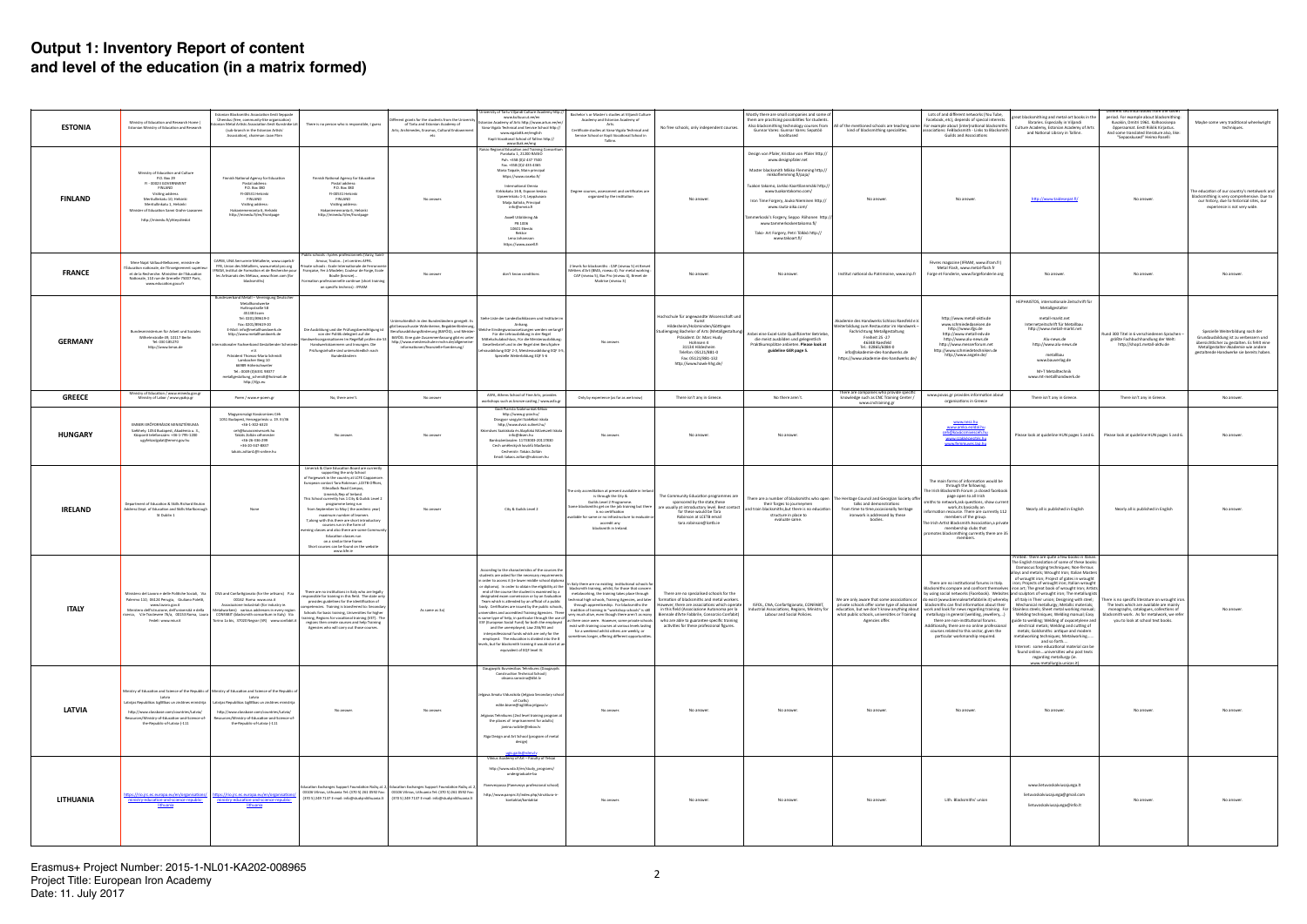| <b>LUXEMBOURG</b> | Ministère de l'Éducation nationale, de l'Enfance et<br>de la Jeunesse<br>29, rue Aldringen<br>L-2926 Luxembourg<br>www.men.lu<br>www.gouvernement.lu                                                                                                                                                                                                                                                                                                                                                                                                                                                                                                                                                                                                                                                                                          | No answer.                                                                                                                                                                                                                                                                                                                                                                                                                                                                                                                                                                                                                                                                               | No answer                                                                                                                                                                                                                                                                                                                                                                                                                                                                                                                                                                                                                                                                    | No answer.                                                                                                                                                                                                                                                                                   | No answer.                                                                                                                                                                                                                                                                                                                                                                                                                                                                                                                                            | No answer                                                                                                                                                                                                                                                                                                                             | No answer.                                                                                                                                                                                                                                                                                                                                                                                                                                                                                                                                                                                                                                                                                               | No answer.                                                                                                                                                                                        | No answer.                                                                                                                                                                                                                                                                                                                                                                                                                                    | No answer.                                                                                                                                                                                                                                                                                                                                 | No answer.                                                                                                                                                                                                                                                                                                                                                                                                                                                                                                                                                                                                                                                                                                                              | No answer                                                                                                                                                                                                                                                                                                                                                                                                                             | No answer                                                                                                                                                                                                                                                         |
|-------------------|-----------------------------------------------------------------------------------------------------------------------------------------------------------------------------------------------------------------------------------------------------------------------------------------------------------------------------------------------------------------------------------------------------------------------------------------------------------------------------------------------------------------------------------------------------------------------------------------------------------------------------------------------------------------------------------------------------------------------------------------------------------------------------------------------------------------------------------------------|------------------------------------------------------------------------------------------------------------------------------------------------------------------------------------------------------------------------------------------------------------------------------------------------------------------------------------------------------------------------------------------------------------------------------------------------------------------------------------------------------------------------------------------------------------------------------------------------------------------------------------------------------------------------------------------|------------------------------------------------------------------------------------------------------------------------------------------------------------------------------------------------------------------------------------------------------------------------------------------------------------------------------------------------------------------------------------------------------------------------------------------------------------------------------------------------------------------------------------------------------------------------------------------------------------------------------------------------------------------------------|----------------------------------------------------------------------------------------------------------------------------------------------------------------------------------------------------------------------------------------------------------------------------------------------|-------------------------------------------------------------------------------------------------------------------------------------------------------------------------------------------------------------------------------------------------------------------------------------------------------------------------------------------------------------------------------------------------------------------------------------------------------------------------------------------------------------------------------------------------------|---------------------------------------------------------------------------------------------------------------------------------------------------------------------------------------------------------------------------------------------------------------------------------------------------------------------------------------|----------------------------------------------------------------------------------------------------------------------------------------------------------------------------------------------------------------------------------------------------------------------------------------------------------------------------------------------------------------------------------------------------------------------------------------------------------------------------------------------------------------------------------------------------------------------------------------------------------------------------------------------------------------------------------------------------------|---------------------------------------------------------------------------------------------------------------------------------------------------------------------------------------------------|-----------------------------------------------------------------------------------------------------------------------------------------------------------------------------------------------------------------------------------------------------------------------------------------------------------------------------------------------------------------------------------------------------------------------------------------------|--------------------------------------------------------------------------------------------------------------------------------------------------------------------------------------------------------------------------------------------------------------------------------------------------------------------------------------------|-----------------------------------------------------------------------------------------------------------------------------------------------------------------------------------------------------------------------------------------------------------------------------------------------------------------------------------------------------------------------------------------------------------------------------------------------------------------------------------------------------------------------------------------------------------------------------------------------------------------------------------------------------------------------------------------------------------------------------------------|---------------------------------------------------------------------------------------------------------------------------------------------------------------------------------------------------------------------------------------------------------------------------------------------------------------------------------------------------------------------------------------------------------------------------------------|-------------------------------------------------------------------------------------------------------------------------------------------------------------------------------------------------------------------------------------------------------------------|
| <b>MALTA</b>      | Ministry for Education and Employment<br>Great Siege Road<br>Floriana VLT 2000<br>Malta<br>edu.gov.mt/feedback                                                                                                                                                                                                                                                                                                                                                                                                                                                                                                                                                                                                                                                                                                                                | None                                                                                                                                                                                                                                                                                                                                                                                                                                                                                                                                                                                                                                                                                     | MCAST (Malta College of Arts, Science and<br>Technology)<br>ALP (Alternative Learning Programme School)<br>Ministry for Education & Employment<br>Jobs Plus                                                                                                                                                                                                                                                                                                                                                                                                                                                                                                                  | MCAST (Malta College of Arts, Science and<br>Technology)<br>ALP (Alternative Learning Programme School)<br>Ministry for Education & Employment<br>Jobs Plus                                                                                                                                  | University of Malta<br>Msida MSD 2080<br>MALTA<br>MCAST<br>the Malta College of Arts, Science and Technology<br>Bighi - Kalkara                                                                                                                                                                                                                                                                                                                                                                                                                       | No answer                                                                                                                                                                                                                                                                                                                             | No answer.                                                                                                                                                                                                                                                                                                                                                                                                                                                                                                                                                                                                                                                                                               | No answer.                                                                                                                                                                                        | <b>Certain Factories</b><br>Dockyard<br>AFM (Armed Forces of Malta)<br>Please indicate any weaknesses you may have<br>noticed in the training of blacksmiths and metal<br>workers as well as what would be useful to<br>include in the future, using the list below:<br>Since this trade is becoming less popular, ALP<br>would like to start this course in the future to<br>be a pivot before starting further studies in the<br>subject.   | No answer.                                                                                                                                                                                                                                                                                                                                 | No answer.                                                                                                                                                                                                                                                                                                                                                                                                                                                                                                                                                                                                                                                                                                                              | No answer.                                                                                                                                                                                                                                                                                                                                                                                                                            | No answer                                                                                                                                                                                                                                                         |
| THE NETHERLANDS   | Ministry of Education, Culture and Science,<br>Rijnstraat 50, 2515 XP<br>The Hague, Minister Jet Bussemaker and State<br>Secretary Sander Dekker                                                                                                                                                                                                                                                                                                                                                                                                                                                                                                                                                                                                                                                                                              | Koninklijke Metaalunie, Einsteinbaan 1, 3439 NJ<br>Nieuwegein.<br>Chairman Fried Kaanen, director Bert Jaarsma.                                                                                                                                                                                                                                                                                                                                                                                                                                                                                                                                                                          | Samenwerkingorganisatie Beroepsonderwijs<br>Bedrijfsleven,<br>ouis Braillelaan 24, 2719 EJ Zoetermeer, Ms Mirian<br>van Ormondt.                                                                                                                                                                                                                                                                                                                                                                                                                                                                                                                                             | Stichting Opleidings- en Ontwikkelingsfonds voor het<br>Metaalbewerkingsbedrijf, Frankrijklaan 10, 2391 PX<br>Hazerswoude-Dorp, On<br>condition that the student is working at a<br>metalworking company                                                                                     | Please look at quideline NED pages 2 and 3.                                                                                                                                                                                                                                                                                                                                                                                                                                                                                                           | Mondra Opleidingen bv. Mondra Opleidingen bv was<br>included in the Central<br>Register Short Vocational Training (CRKBO) by the<br>Centre for Post Initial<br>Education Netherlands.                                                                                                                                                 | Unknown.                                                                                                                                                                                                                                                                                                                                                                                                                                                                                                                                                                                                                                                                                                 | List of smithies that are acknowledged by the<br>SBB as<br>training companies. Please look at quideline<br>NED page 4.                                                                            | Mondra Opleidingen bv. Knowledge centre for<br>forging and casting techniques.<br>Address / persons responsible<br>Ambachtsweg 38, 6673 DK Andelst.<br>www.mondraopleidingen.nl<br>J. Pronk-Huisman and C.J. Pronk                                                                                                                                                                                                                            | Smedentotaal, Mondra databank, Schmiede<br>das Eisen, NGK, Metaal en<br>Techniek, MetaalNieuws, Vraag en Aanbod,<br>Hephaistos, Metaalbouw etc.                                                                                                                                                                                            | The following textbooks are published by<br>Mondra Opleidingen bv,<br>Ambachtsweg 38, 6673 DK Andelst.<br>Tekenen voor Smeden Meino Durand<br>Handhamersmeden Uri Hofi<br>Vrij-vorm smeden met lucht- of veerhamer U<br>Hofi<br>Stijl- en Bouwherkenning Janny Huisman<br>Stijlherkenning voor Smeden Janny Huisman<br>Leerboek Smeden C.J. Pronk<br>Leerboek voor de smid C.J. Pronk<br>Leerboek Smeden C.J. Pronk<br>Smeden 1 C.J. Pronk<br>Smeden 2 C.J. Pronk<br>Smeden 3 C.J. Pronk<br>Beroepstaak 1 Metaalbewerken Smeden C.J<br>Pronk<br>Gereedschapsmeden C.J. Pronk<br>Vuurlassen C.J. Pronk<br>Leerboek Restauratiesmeden C.J. Pronk<br>Restauratiesmeden C.J. Pronk<br>Werken met Koper C.J. Pronk<br>Bronssmeden C.J. Pronk | Please look at quideline NED pages 6 to 9.                                                                                                                                                                                                                                                                                                                                                                                            | Please look at quideline NED 9 to end.                                                                                                                                                                                                                            |
| <b>NORWAY</b>     | UDIR-Utdanningsdirektoratet<br>The Norwegian Directorate for Education and<br>Training P.O. Box, 9359 Grønland, 0135 OSLO N -<br>0135 OSLO NORWAY Phone: + 47 23 30 12 00 Fax: +<br>47 23 30 12 99<br>E-mail: post@utdanningsdirektoratet.no                                                                                                                                                                                                                                                                                                                                                                                                                                                                                                                                                                                                  | Norsk Smedforening v/Benjamin Kjellman-Chapi<br>Stasjonsvegen 1, 2662 Dovre<br>a) Handverksskolen på Hjerleid<br>Jøndalsvegen 3b<br>2662 Dovre<br>www.hjerleid.no<br>Odda Videregåendeskole<br>Eidesmoen, 5750 Odda<br>ttp://www.hordaland.no/nn-NO/skole/oddavgs/<br>Michal Wunderlich<br>Fraining continues after 1 year of upper secondary<br>level blacksmithing in the schools under qualified<br>blacksmiths who are approved by UDIR to take in<br>apprentices for a two year period. Those smiths are<br>esponsible for competing the training using the Vg3<br>Smed (blacksmith) curriculum set forth by UDIR.<br>b) Lânekasse, Erasmus+ (læretida utplassering)                | See answer for 3A for schools. We do not have EQF<br>levels, we follow a curriculum set forth by UDIR.<br>Handverksskolen issues a competence certificate,<br>Odda Ves issues a transcript. Exam is locally given by<br>the contact teacher and an external sensor. After<br>successfully completing a theoretical test and a<br>practical test, the candidate is awarded a<br>urneyman's certificate. The journeyman's board<br>judges the quality of the exams.                                                                                                                                                                                                            | As same as 3a)                                                                                                                                                                                                                                                                               | No answer.                                                                                                                                                                                                                                                                                                                                                                                                                                                                                                                                            | to a qualified and approved blacksmith for the two<br>year apprenticeship to become a student/trainee/<br>apprentice.<br>ertificate program, most of the curriculum is based<br>on running a business. There is currently discussion  <br>on having also a practical test, but this is still in the<br>planning and discussion phase. | One applies to the two blacksmithing schools and/or   In addition to the two previously mentioned<br>official education possibilities, Fosen<br>kehøyskole has somewhat of a program, but<br>it appears to be mostly a one week intensive<br>rogram, and free experimentation afterwards.<br>See answer to 4 for info on becoming a journeyman   Rauland Academy has possibly a program, but it<br>To become a master, one enrolls in a general master $\vert$ is unclear from their website. One can get a<br>bachelor's and master's degree from the<br>Kunsthøyskole i Oslo (KHiO, Oslo National<br>Academy of the Arts), but this is<br>a more general sculpture degree than it is<br>blacksmithing. | Senter for Bygdekultur<br>Jan Remøe<br>Gustav Slettsøe<br>Vidarosdomen Restaurerings Verksted<br><b>Helge Brynie</b><br>Svein Morten Myhre<br>Hardanger Fartøysvernsenter                         | A specialized program in restoration work is a<br>deficiency in Norway's blacksmithing education,<br>although several of the approved smiths<br>entioned above specialize in restoration work,<br>most notably the smiths at Nidarosdomen<br>Restoration Workshop<br>Benjamin Kjellman-Chapin<br>Kontaktlærer Handverksskolen på Hierleid<br>Fagansvarlig Smed, Senter for Bygdekultur<br>Leder, Norsk Smedforening<br>Daglig leder, BKC Smie | No answer.                                                                                                                                                                                                                                                                                                                                 | Norsk Smedforening, Antracit, Sveriges<br>Kunstsmideforeningen, ABANA, BABA,<br>iForgeIron, Anvilfire.com                                                                                                                                                                                                                                                                                                                                                                                                                                                                                                                                                                                                                               | Kunsten å Smi, Håvard Bergland<br>Smedarbeid, Sjur Axel Pehrson<br>Yrkeslære for Smeder, Per Bjørlykke, out of<br>print                                                                                                                                                                                                                                                                                                               | No answe                                                                                                                                                                                                                                                          |
| <b>POLAND</b>     | Ministry for National Education<br>(https://www.en.men.gov.pl) is responsible for<br>vocational education and training.<br>Ministry of Family, Labour and Social Policy<br>(https://www.mpips.gov.pl/en/) is responsible for<br>employment.<br>www.erasmusplus.org.pl - this a webpage about<br>Erasmus Plus possibilities in Poland. Unfortunately,<br>this page is in polish only. However, it is clearly<br>written there, that there is a possibility to be an<br>Erasmus student as a trainee in crafts.<br>vet@erasmusplus.org.pl - a general e-mail<br>Mrs. Aleksandra Ścibich-Kopiec is a Director of<br>rogramme Erasmus+ for Vocational education and<br>training. There is for every voivodeship a regional<br>consultant listed on the webpage (http://<br>erasmusplus.org.pl/ksztalcenie-i-szkolenia-<br>zawodowe/konsultanci/). | There is at least in every capital of a voivodeship<br>chamber of crafts e.g http://www.rzem-art.eu/<br>Wroclaw (Lower Silesia), http://<br>www.irpoznan.com.pl/ - Poznań (Greater Poland<br>http://izba.krakow.pl/ - Kraków (Lesser Poland).<br>Unfortunately, these pages are in polish. However,<br>under "Kontakt" (contact) link one can find e-mail<br>addresses. Within these chambers of crafts<br>smithing and similar occupations are gathered                                                                                                                                                                                                                                 | Ministry for National Education<br>(https://www.en.men.gov.pl) is responsible for<br>vocational education and training. Please see the<br>attached file "Polish Vocational Education System",<br>pages 47-53.                                                                                                                                                                                                                                                                                                                                                                                                                                                                | ouldn't find any information about that. There are<br>loans for university students, but I haven't heard<br>anything about such possibilities for vocational<br>udents. You can try to get some information about<br>that at the Ministry for National Education -<br>informacja@men.gov.pl. | Please look at quideline POL pages 3 to 5.                                                                                                                                                                                                                                                                                                                                                                                                                                                                                                            | Please look at guideline POL pages 5 to 7.                                                                                                                                                                                                                                                                                            | here is in Wroclaw http://www.swraiz.pl/. The<br>webpage is in polish, at this school one can<br>learn artistic blacksmithery. E-mail address is<br>following sekretariat@swraiz.pl. There are no<br>other such schools in Poland.                                                                                                                                                                                                                                                                                                                                                                                                                                                                       | No information about this.                                                                                                                                                                        | No answer.                                                                                                                                                                                                                                                                                                                                                                                                                                    | Internet forum: http://www.forumkowalskie.pl<br>Organizations:<br>sociation/community of blacksmiths: https://<br>pl-pl.facebook.com/stowarzyszeniekowali/<br>A non-profit organization gathering polish<br>artistic blacksmiths: https://pl-<br>pl.facebook.com/Stowarzyszenie-Polskich<br>Artyst%C3%B3w-Kowali-<br>Spak-205750946247797/ | webpage https://cke.edu.pl/ there is<br>information about core curriculum regardless<br>artistic blacksmithing, but in polish. I have<br>enclosed a PDF-file "Core<br>curriculum_Blacksmithing", pages 28-31<br>describe, what a blacksmith should know.                                                                                                                                                                                                                                                                                                                                                                                                                                                                                | couldn't find any information about this. At the couldn't find any information about this. At the<br>webpage https://cke.edu.pl/ there is<br>information about core curriculum regardless<br>artistic blacksmithing, but in polish. I have<br>enclosed a PDF-file "Core<br>curriculum_Blacksmithing", pages 28-31<br>describe, what a blacksmith should know.                                                                         | There is a lot of missing. There are no special<br>courses for artistic blacksmiths. We got<br>owledge from books, blacksmith meetings all<br>around the world and at course at Technical<br>iiversity of Wroclaw, which was organized for<br>architects and s.o. |
| <b>PORTUGAL</b>   | Ministry of Education (Mr. Tiago Brandão Rodrigues)<br>for education.<br>Ministry of Work, solidarity and Social Security (Mr<br>José António Vieira da Silva) for employment.                                                                                                                                                                                                                                                                                                                                                                                                                                                                                                                                                                                                                                                                | AIMMAP - Associação dos Industriais Metalúrgicos<br>talomecânicos e Afins de Portugal(Mr. Aníbal José<br>da Costa Campos)<br>And<br>ANEMM - Associação Nacional das Empresas<br>Metalúrgicas e Electromecânicas(Mr. João Romão<br>Alves Chedas Fernandes)                                                                                                                                                                                                                                                                                                                                                                                                                                | CENFIM - Centro de Formação Profissional da<br>F. Santos Rosa)                                                                                                                                                                                                                                                                                                                                                                                                                                                                                                                                                                                                               | CENFIM - Centro de Formação Profissional da<br>ústria Metalúrgica e Metalomecânica(Mr. Manuel  Indústria Metalúrgica e Metalomecânica(Mr. Manuel<br>F. Santos Rosa)                                                                                                                          | No answer.                                                                                                                                                                                                                                                                                                                                                                                                                                                                                                                                            | No answer.                                                                                                                                                                                                                                                                                                                            | No answer                                                                                                                                                                                                                                                                                                                                                                                                                                                                                                                                                                                                                                                                                                | No answer                                                                                                                                                                                         | No answer                                                                                                                                                                                                                                                                                                                                                                                                                                     | No answer.                                                                                                                                                                                                                                                                                                                                 | No answer.                                                                                                                                                                                                                                                                                                                                                                                                                                                                                                                                                                                                                                                                                                                              | No answer.                                                                                                                                                                                                                                                                                                                                                                                                                            | No answe                                                                                                                                                                                                                                                          |
| <b>ROMANIA</b>    | Unterrichtsministeriun<br>MINISTERUL EDUCATIEI NATIONALE SI CERCETARII<br><b>STIINTIFICE</b><br>Str. General Berthelot, nr. 28-30, RO-010168<br>Bucuresti, Rumänien<br>T/F +40 21 4056200, +40 21 3157430<br>E biroupresa@min.edu.ro<br>W http://www.edu.ro/<br>Arbeitsministerium<br><b>MINISTERUL MUNCII, FAMILIEI, PROTECTIEI SOCIALE</b><br>SI PERSOANELOR VARSTNICE<br>Str. Dem I. Dobrescu nr. 2-4, RO-010026 Bucuresti,<br>Rumänier<br>T/F +40 021 3136267, +40 021 3158556<br>E relatiicupublicul@mmuncii.ro<br>W http://www.mmssf.ro                                                                                                                                                                                                                                                                                                 | UniRomSider - Uniunea Producatorilor de Otel -<br>Verband der Stahlhersteller<br>Str. Costache Conachi, Nr. 10, Bl. 6B,<br>Etaj 1, Ap. 5, Sector 2, RO-021796 Bucuresti,<br>T +40 21 2527700<br>F +40 21 2527710<br>E office@uniromsider.ro<br>csmetalurgia@gmail.com<br>W http://www.uniromsider.ro                                                                                                                                                                                                                                                                                                                                                                                     | Unterrichtsministerium (Anschrift siehe oben)<br>Zugelassene private Ausbildungsunternehmen<br>Unternehmen im Bereich                                                                                                                                                                                                                                                                                                                                                                                                                                                                                                                                                        | usbildungszuschuss, Berufsausbildungsförderung<br>über EU und nationale Programme, eventuell<br>Unterbringung                                                                                                                                                                                | Colegiul Tehnic "Radu Negru" Galați,<br>http://www.radu-negru.ro<br>Colegiul Stefan Odobleia Craiova<br>http://www.stefanodoblejacraiova.ro<br>es wird gewöhnlich N 3-5 EQF erreicht.<br>Centrul National de Dezvoltare a Invatamantulu<br>Profesional si Tehnic - dem<br>Unterrichtsministerium unterstellt<br>Str. Spiru Haret, nr. 10-12, Sector 1, București<br>http://www.tvet.ro<br>Autoritatea Nationala pentru Calificari -<br>Vationalstelle für Berufsqualifikationen - dem<br>Unterrichtsministerium unterstellt<br>http://www.anc.edu.ro/ | r https://www.edu.ro/sites/default/files/_fi<br>%C8%99iere/InvatamantPreuniversitar/2016/<br>profesional/professional%20SPP/mecanica/<br>SPP_niv3_Forjor_tratamentist.pdf abrufbar                                                                                                                                                    | No answer.                                                                                                                                                                                                                                                                                                                                                                                                                                                                                                                                                                                                                                                                                               | Es kommen die Mitglieder der UniRomSider<br>http://www.uniromsider.ro in Frage, die Sie in<br>der<br>Spalte "Membrii" finden.                                                                     | Kaum; es könnte vielleicht UCECOM http://<br>www.ucecom.ro/engleza/engleza.htm in Frage<br>kommen.                                                                                                                                                                                                                                                                                                                                            | Verband UniRomSider                                                                                                                                                                                                                                                                                                                        | Zeitschrift Tehnica & Tehnologie http://<br>www.ttonline.ro/contact                                                                                                                                                                                                                                                                                                                                                                                                                                                                                                                                                                                                                                                                     | Studien erstellt von beispielsweise dem Institut<br>für Metallurgie http://www.icem.ro/<br>Bitte beachten Sie, dass es sich bei unserer<br>Bearbeitung um unverbindliche Auskünfte<br>handelt. für<br>die wir trotz gründlichster Recherche keine<br>Haftung übernehmen können.<br>Bei weiteren Fragen sind wir gerne für Sie da<br>Freundliche Grüße<br>Mag. Gerd Bommer<br>Der österreichische Wirtschaftsdelegierte in<br>Bukarest | No answer                                                                                                                                                                                                                                                         |
| <b>SLOVAKIA</b>   | Sekcia regionálneho školstva<br>Odbor stredných odborných škôl a konzervatórií,<br>František Priesol - riaditeľ odboru<br>Oddelenie edičnej činnosti. Tatiana Poliaková -<br>vedúca oddelenia<br>Tel.: 02/59374 428  Fax: 02/59374 309  e-mail:<br>dominika.ocenasova@minedu.sk<br>Tel.: 02/59374 444  Fax: 02/59374 214  e-mail:<br>sekretariat.opz@minedu.sk<br>info: http://www.minedu.sk/                                                                                                                                                                                                                                                                                                                                                                                                                                                 | Cech umeleckých kováčov a kováčov Slovenska<br>075 01 Nový Ruskov 55<br>Sech umeleckých kováčov a kováčov Slovenska (ďale<br>len Cech) je nezávislou a nepolitickou právnickou<br>obou, ktorá vyvíja svoju činnosť v jeho záujmovom<br>Za účelom naplnenia svojich cieľov môže Cech<br>zamestnať zamestnancov a vykonávať ai<br>odársku činnosť na pomoc svojim členom, aleb<br>súvisiacu s kováčskou výrobou, prípadne týmto<br>výrobám pomáhajúcu.<br>Slovenská živnostenská komora<br>Sídlo SŽK:<br>Predsedníčka SŽK<br>Mgr. Daniela Jaslovská, e-mail: predsednicka@szk.sk<br>Úrad komory<br>Dolné Rudiny 3, 010 01 Žilina<br>Kontaktná osoba: Anna Sklenárová, Tel.:<br>041/7645195 | Ministerstvo školstva, vedy, výskumu a športu<br>Slovenskei republiky<br>Odbor celoživotného vzdelávania<br>Stromová 9<br>813 30 Bratislava 1 /<br>Ministerstvo školstva, vedy, výskumu a športu<br>Slovenskei republiky<br>Odbor celoživotného vzdelávania<br>Stromová 1<br>813 30 Bratislava 1 /<br>SAAIC - Slovenská akademická asociácia pre<br>medzinárodnú spoluprácu<br>Križkova 9<br>811 04 Bratislava<br>Tel: +421 2 209 222 01<br>www: http://www.saaic.sk<br>E-mail: erasmusplus@saaic.sk /<br>RE-PAS - Ústredie práce, sociálnych vecí a rodiny<br>Špitálska ulica č. 8<br>812 67. Bratislava<br>osobné doručenie podania: Župné nám. 5-6, 811 03,<br>Bratislava | ad 3a)                                                                                                                                                                                                                                                                                       | Súkromná stredná odborná škola Kežmarok<br>Deutsch-Slowakische Akademien, a.s.<br>Stredná odborná škola strojnícka Kysucké Nové<br>Mesto<br>úkromná stredná umelecká škola Hodruša - Hámre<br>Názov vzdelávacej inštitúcie Národný ústav<br>celoživotného vzdelávania<br>web: http://isdv.iedu.sk/SearchForm.aspx<br>http://isdv.iedu.sk/Information.aspx                                                                                                                                                                                             | here are specific criteria defined by concrete schol:<br>info: http://www.epi.sk/zz/2012-133                                                                                                                                                                                                                                          | Yes look at quideline SK page 6.                                                                                                                                                                                                                                                                                                                                                                                                                                                                                                                                                                                                                                                                         | http://www.rsov.sk/<br>system dualneho vzdelavania<br>http://www.potrebyovp.sk/dv_zamestnavatel<br>file:///C:/Documents%20and%20Settings/<br>ucitel/My%20Documents/Downloads/<br>manualspri_2.pdf | http://www.rsov.sk/<br>system dualneho vzdelavania<br>http://www.potrebyovp.sk/dv_zamestnavatel<br>file:///C:/Documents%20and%20Settings/<br>ucitel/My%20Documents/Downloads/<br>manualspri_2.pdf                                                                                                                                                                                                                                             | tps://cech-umeleckych-kovacov-a-kovacov<br>slovenska.wexbo.com/sk/                                                                                                                                                                                                                                                                         | Please look at quideline SK pages 7 and 8.                                                                                                                                                                                                                                                                                                                                                                                                                                                                                                                                                                                                                                                                                              | Please look at guideline SK pages 7 and 8.                                                                                                                                                                                                                                                                                                                                                                                            | No answer                                                                                                                                                                                                                                                         |